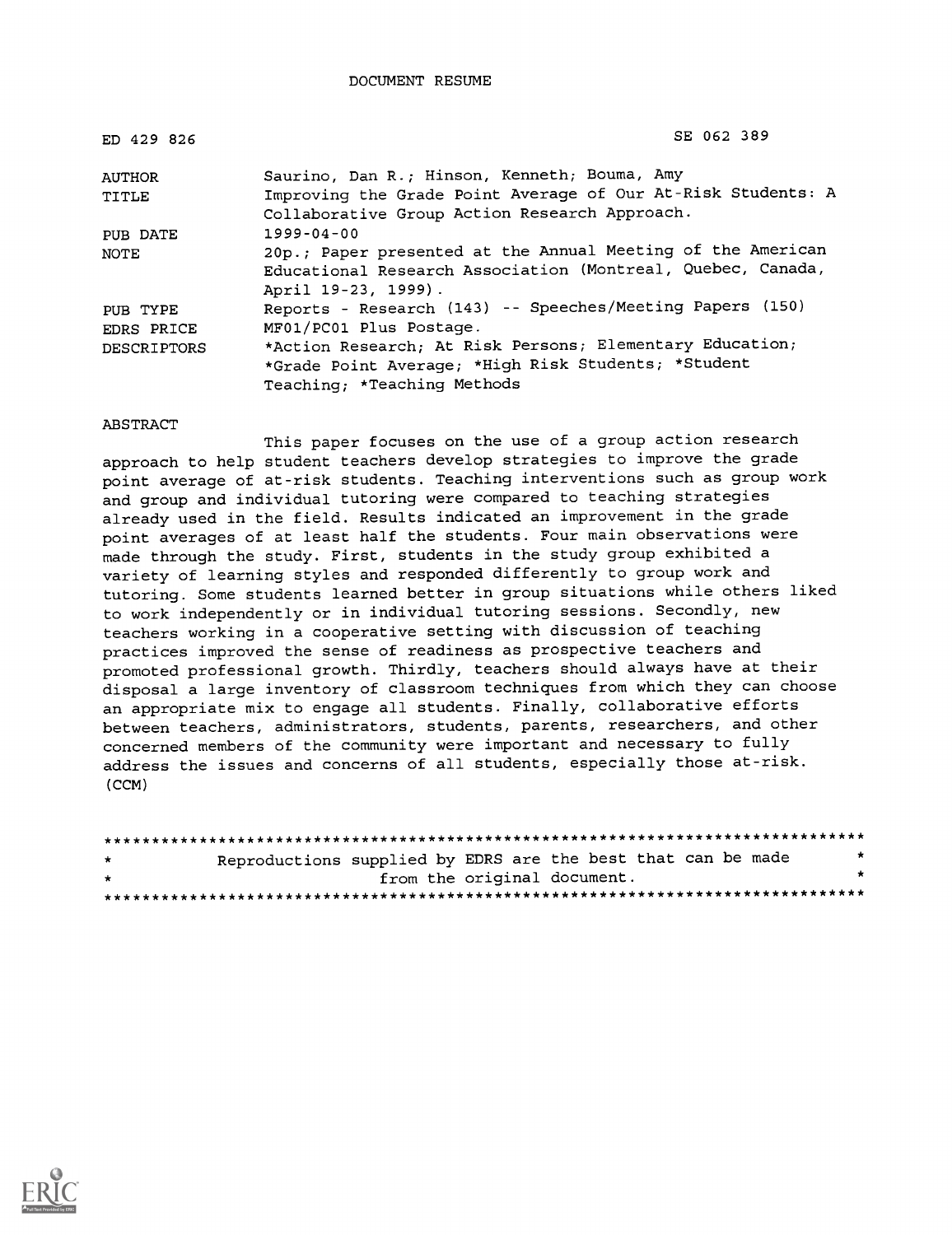$\epsilon$ 

 $\theta$ 

Improving the Grade Point Average of Our At-Risk Students: A Collaborative Group Action Research Approach

Dan R. Saurino

Kenneth Hinson

Amy Bouma

Virginia Polytechnic Institute and State University

PERMISSION TO REPRODUCE AND DISSEMINATE THIS MATERIAL HAS BEEN GRANTED BY

 $\mathbf{1}$ TO THE EDUCATIONAL RESOURCES INFORMATION CENTER (ERIC)

PBCLUZZ89

# BEST COPY AVAILABLE

U S. DEPARTMENT OF EDUCATION Offide of Educational Research and Improvement EDUCATIONAL RESOURCES INFORMATION CENTER (ERIC) his document has been reproduced as ived from the person or organization originating it.

0 Minor changes have been made to improve reproduction quality.

Points of view or opinions stated in this document do not necessarily represent official OERI position or policy.



Running Head: IMPROVING AT-RISK GPA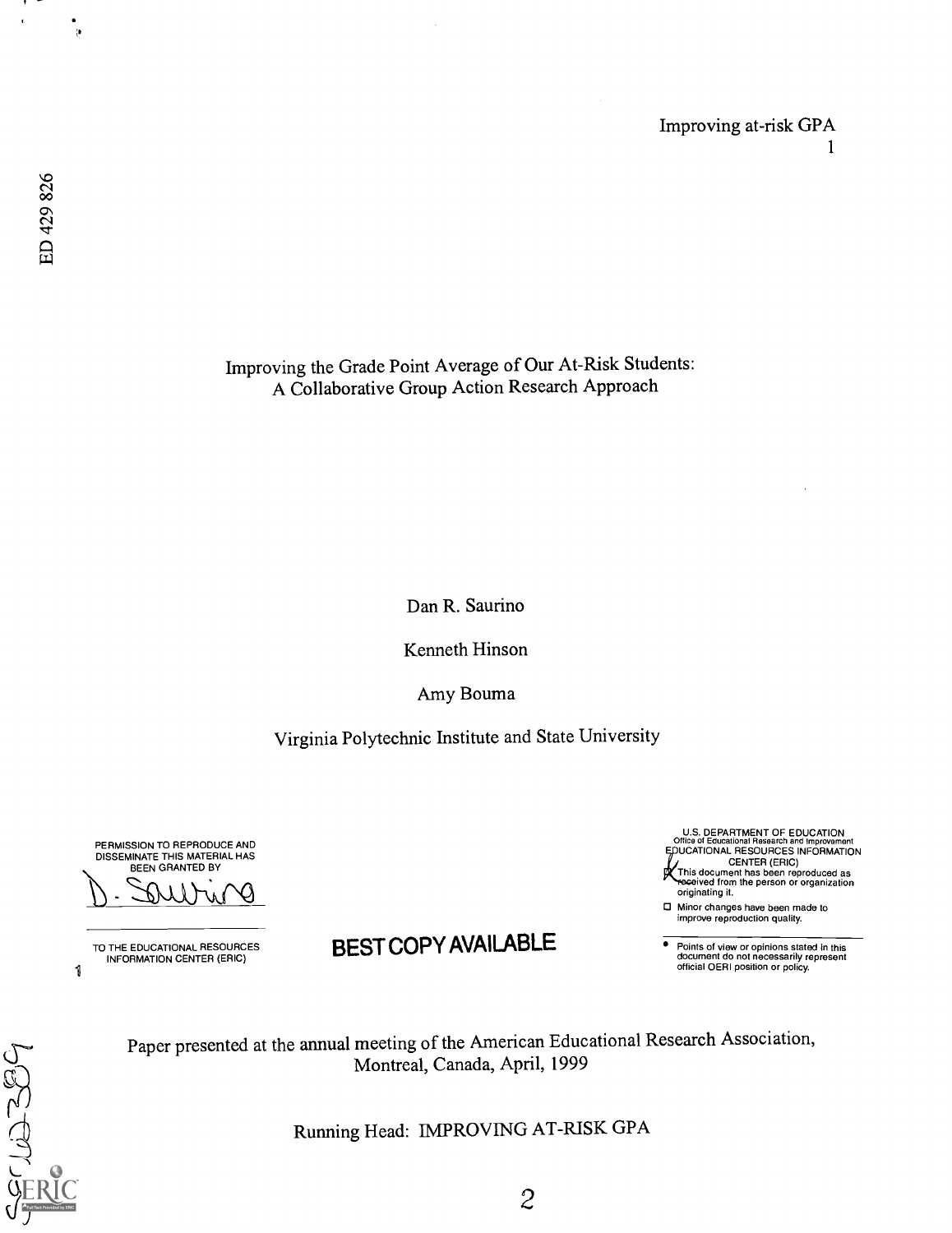Improving the grade point average of student "at-risk" of failing or dropping out of school for any number of reasons has long been prominent in the thinking of teachers and researchers. An emerging research tool used in recent years to better understand and improve teacher thinking in education has been the use of collaboration and collaborative action research (Pate, 1997; Elliott, 1990; Noffke & Zeichner, 1987; Carr & Kemmis, 1983). In our study, we were interested in how the use of these collaborative techniques might help high school teachers understand and improve professionally in their instruction of "at-risk" students.

Historically, children of color and poor youth have been disproportionately at-risk in our schools, but they are not the only children at-risk. Those who lack sufficient support may fail to develop adequate academic and social skills (Rossi and Montgomery 1994). In a Horn and Carroll (1997) study of 1992 high school graduates, students at-risk were defined as those who had characteristics that increased their chances of failing or dropping out of high school, such as single parent households, having an older sibling who did not succeed in high school, changing schools two or more times other than for normal progression, having average or lower grades between sixth and eighth grades, being from a low socioeconomic environment, or repeating an earlier grade (Horn and Carroll 1997). Therefore, we define "at-risk" as those students at-risk of failing or dropping out of school due to academic or social factors. Since this definition is quite broad, we decided to narrow the focus of this project to academic achievement and look at strategies and techniques that might improve the grade point average (GPA) of these underachieving students. Low achievement is the characteristic most often used to identify at-risk students (Tompkins and Deloney, 1994).

It is also worthy of note that when we refer to action research by any name, we are

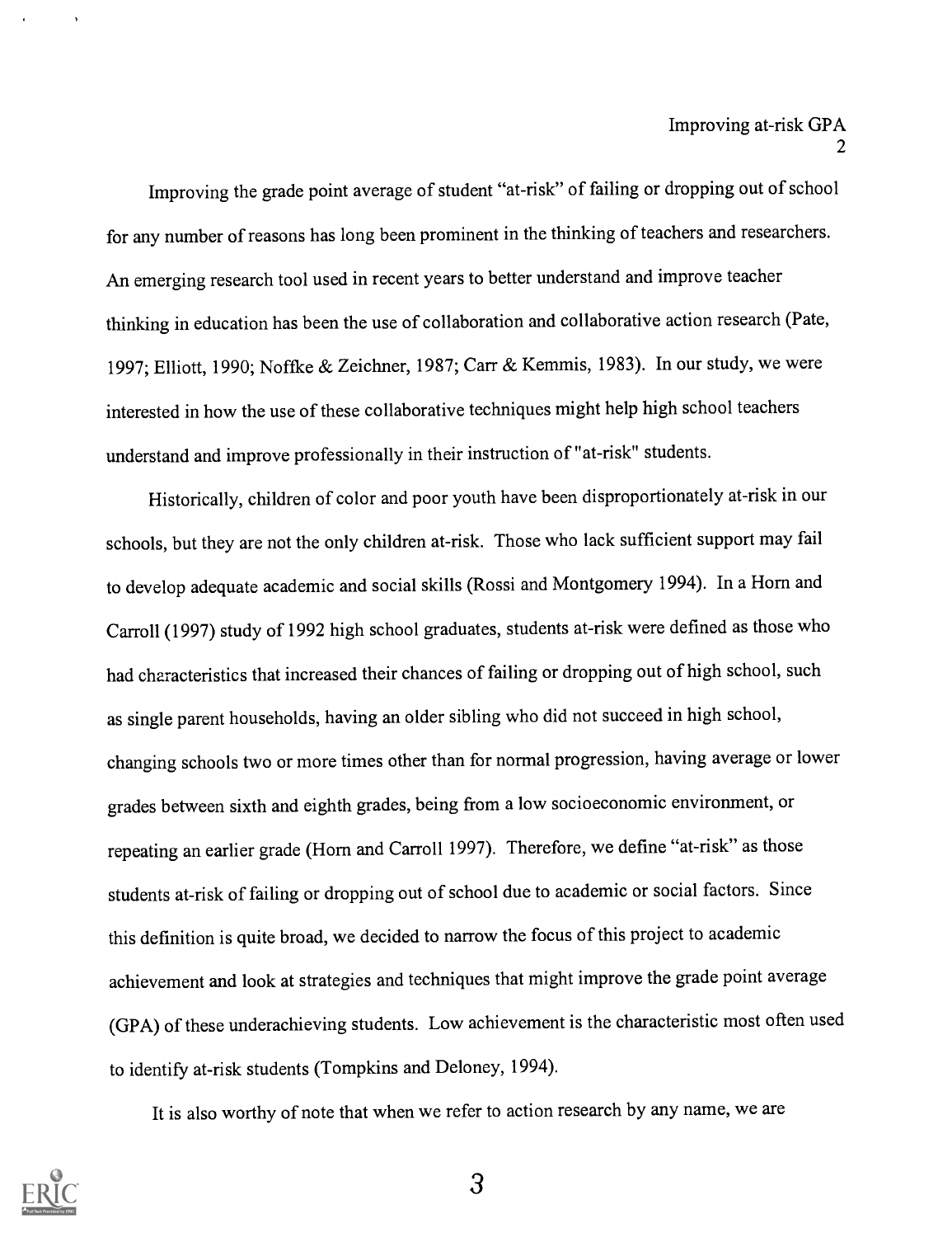actually referring to a subset of action research called collaborative action research. More specifically, we are further referring to a subset of collaborative action research that we will define as collaborative group action research. In our study, we made use of collaborative group action research to answer our research question concerning the improvement of academic achievement of at-risk students in a high school setting.

The overall concept of "action research," as illustrated in Figure 1, has its foundation in the work of Kurt Lewin (1947). Lewin is most often cited as the "founder" of this form of research, which he called "action research," because he combined interventive actions and group research. Lewin took an existing group, introducing a change or action to it through a group facilitator, and observing the impact of such change or action. Lewin's study of "group dynamics" used a cylindrical process involving a recursive, nonlinear pattern of planning, acting, observing, and reflecting on changes in social situations observed by the facilitator. For the purposes of our study, we are using Lewin's definition of action research as the basis of our definition of collaborative group action research.

Collaborative action research is about teachers becoming more acutely aware of what is happening in their classrooms and developing a research focus upon their practice (Sanger, 1990). We are now finding that action research has and will continue to be used to look at roles and processes that initiate changes not only in education, but in areas such as industry, community, development, and the military (Noffke, 1995). The addition of the word "collaborative" to action research, illustrated as a subset of action research in Figure 1, implies that two or more researchers are working together. These researchers are actively exchanging ideas and expertise and are continually interacting as they conduct action research in an effort

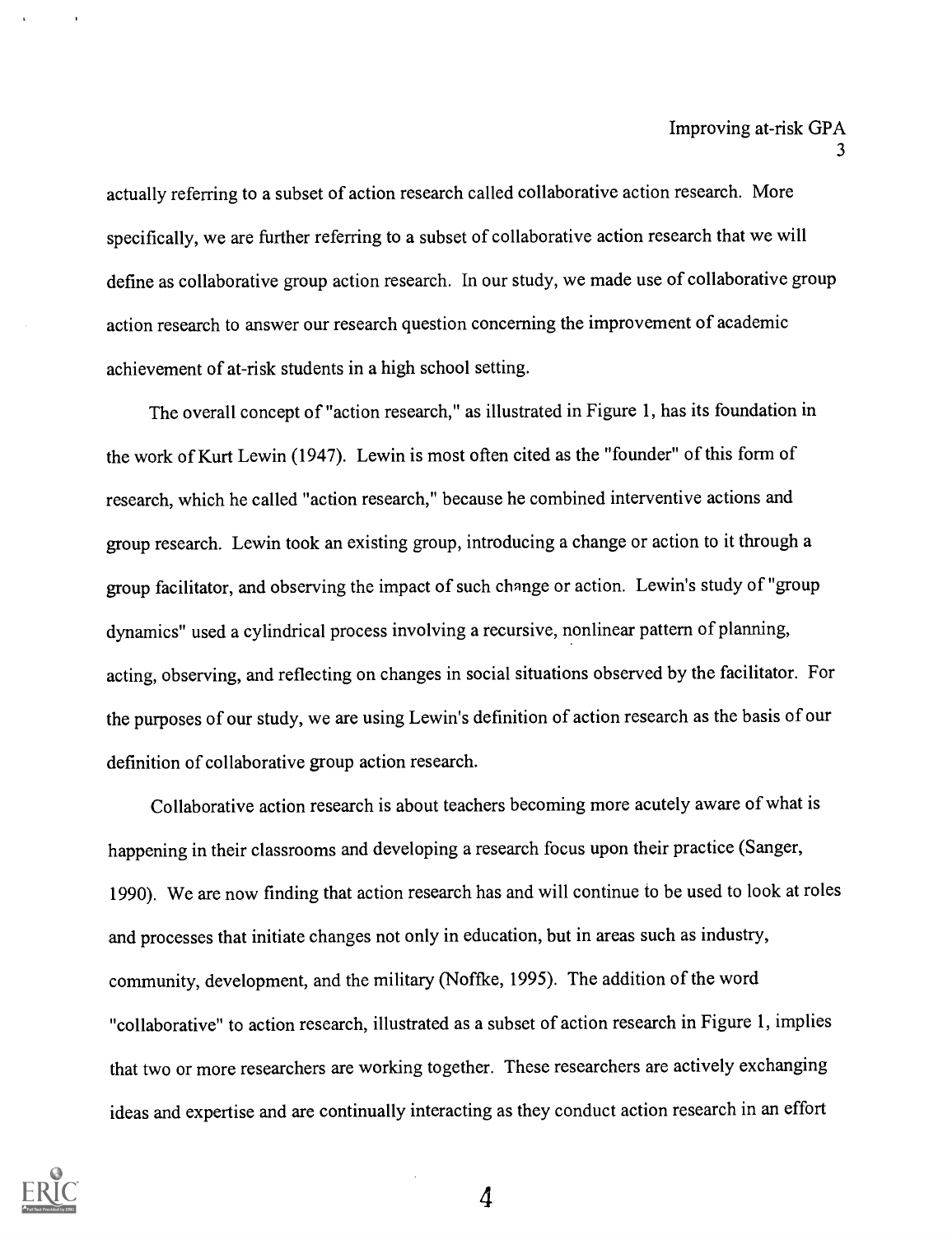to be more productive than if they worked alone. The collaborators meet together regularly to plan, conduct, reflect, and write about the action research they are conducting. There are different forms of collaboration and the setting for our collaborative efforts was a collaborative



Figure 1. Relationship of collaborative team action research to collaborative action research and action research.

group of pre-service, in-service, and university educators. The use of the word "group," illustrated by the smallest subset of action research in Figure 1, emphasizes the true value of this approach to research because the research is done by a group of teachers, graduate students, and university researchers all involved in classroom-based research. The group setting allowed for regular interaction among the researchers and a place for discussion, brainstorming,

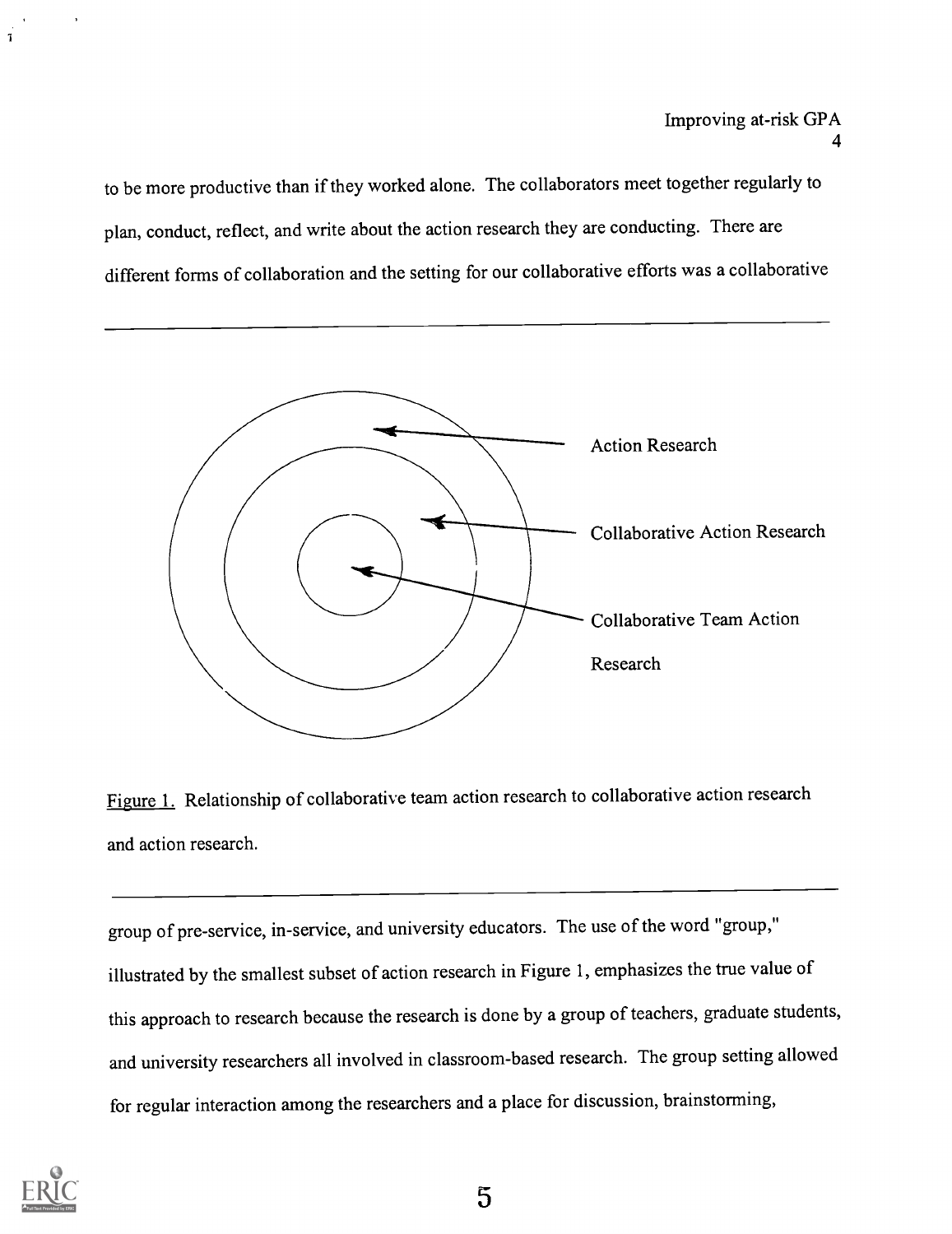reflection, accountability, and organization of the process of conducting the research.

In summary, we define collaborative group action research for the purpose of this study as a group of pre-service and post-service teachers actively working together with a university researcher to ask questions of interest in an attempt to find answers that might help improve their practice. The ultimate beneficiaries of the process are the students, yet the teachers and university researcher also benefit from the new and relevant knowledge gained by experiencing the process. In addition, we see collaborative group action research as a methodology, a process of conducting research using a particular sequence of research strategies and theoretical perspectives (Saurino, 1998; Saurino & Saurino, 1996).

The varieties of collaborative action research are as numerous as the potential topics that can be addressed. However, the various types of action research do have a few common characteristics. Collaborative action research is generally qualitative in nature, aimed at developing new insights into schooling, education, teaching, learning, and/or finding new approaches to solving problems in education. Collaborative action researchers are interested in a deeper, richer understanding of the topic of their research.

This type of research also involves reflection, which provides the researcher an avenue to better understand what was learned from the research process and to better understand the implications of the findings. The research continues by repeating the process again, and begins with either a completely new question or a refinement of the initial question based on what was learned during the first research sequence. Therefore, collaborative action research can be an ongoing recursive sequence; each completed series of research steps often referred to as a "cycle" of research. The term cycle is a little misleading, however, since the research never

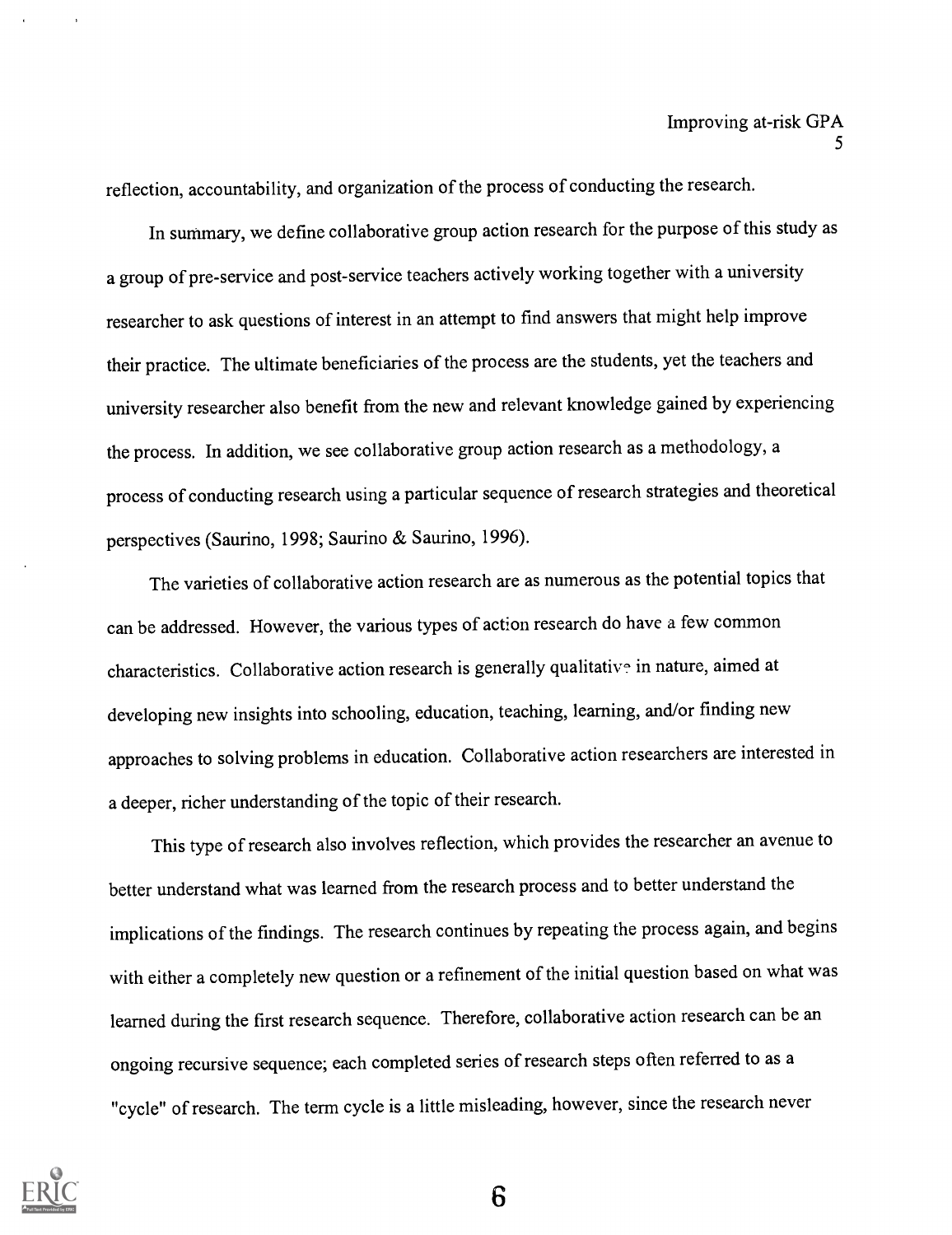begins at the same point as the term "cycle" implies (Saurino, 1998).

### Our Cycle of Collaborative Group Action Research

Action research is a methodology, a process of conducting research using a particular sequence of research techniques, strategies, and theoretical perspectives. The research group in our study consisted of two in-service secondary mathematics teachers, two graduate pre-service mathematics students, and a university collaborator. Meetings with various members of the group were scheduled regularly throughout the study, and an informal atmosphere was maintained. The group meetings provided a place where plans were made, questions were asked and answered, problems were discussed, and reflections were expressed. The group setting also provided an avenue to brainstorm for new ideas, strategies, and techniques used to initiate actions, direct the research, solve problems, and ultimately answer our question.

| Phase 1: August 1998           | Planning phase of the project and Cycle 1             |
|--------------------------------|-------------------------------------------------------|
| Phase 2: September 1998        | Baseline data collection for Cycle 1                  |
| Phase 3: October-November 1998 | Intervention strategies/Modification of interventions |
| Phase 4: December 1998         | Repeat baseline data/Reflection for Cycle 1           |
| Phase 5: January 1999          | Return to Planning phase for future cycles            |

Figure 2. The Phases of collaborative group action research.

The research process completed in our study involved four chronological phases and a planning phase for future cycles. The four chronological phases were based on the recursive

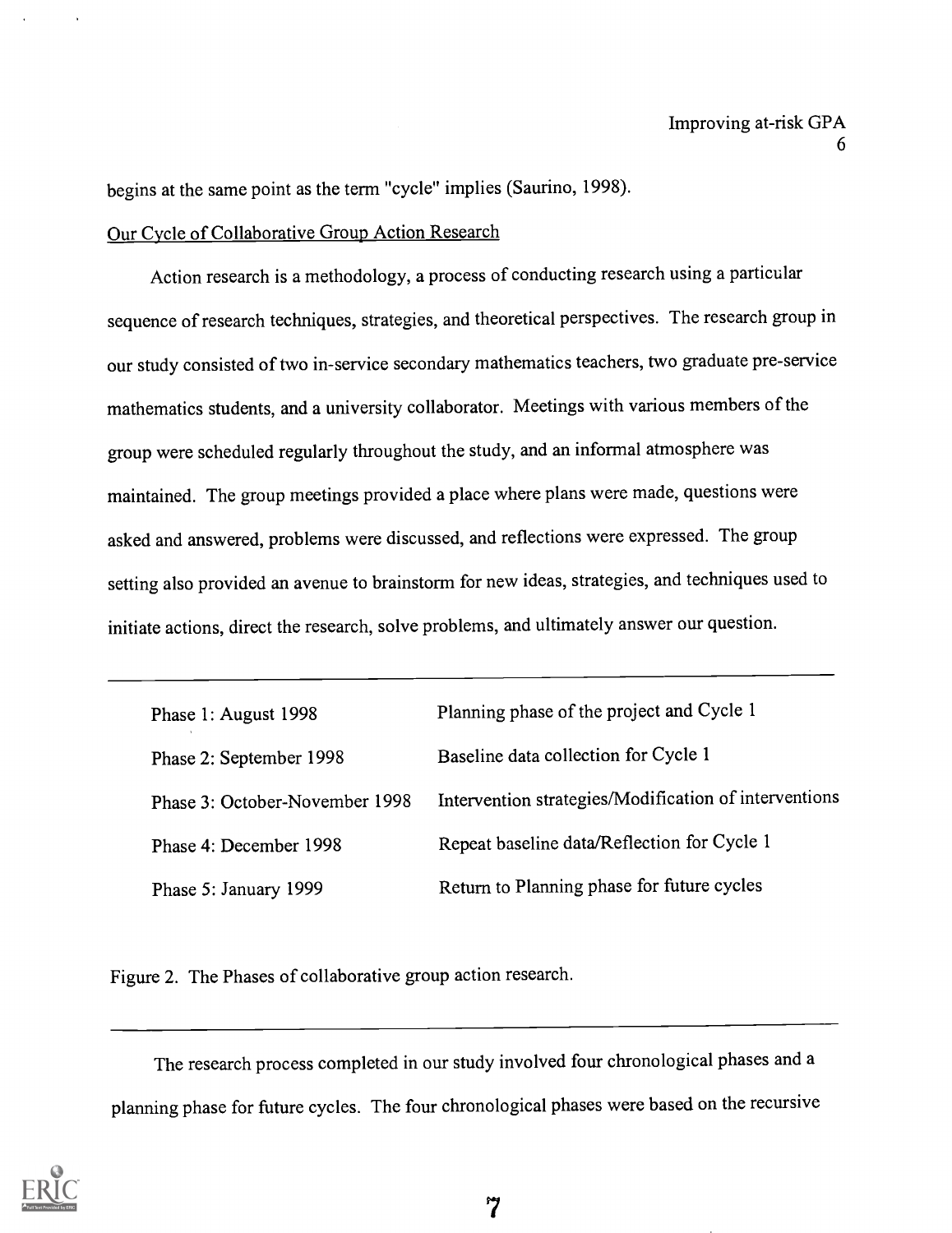collaborative group research cycle outlined in Figure 2, and illustrated in Figure 3.

Phase 1 through 4 comprise the first research sequence of "Cycle 1" and Phase 5, and any following phases, might repeat the cycle to gain more information. After the first cycle, research questions could be modified or replaced, based on what was learned to date. A complete cycle, including all the steps in the research process as was conducted during our study, consists of the sequence of steps outlined in Figure 3:



Figure 3: Illustration of one recursive sequence of collaborative group action research, often referred to as a "cycle."

As illustrated in Figure 2, Phase 1 (Planning Phase in Figure 3) began in August 1998 with an initial meeting of the pre-service teachers and the university researcher. The students

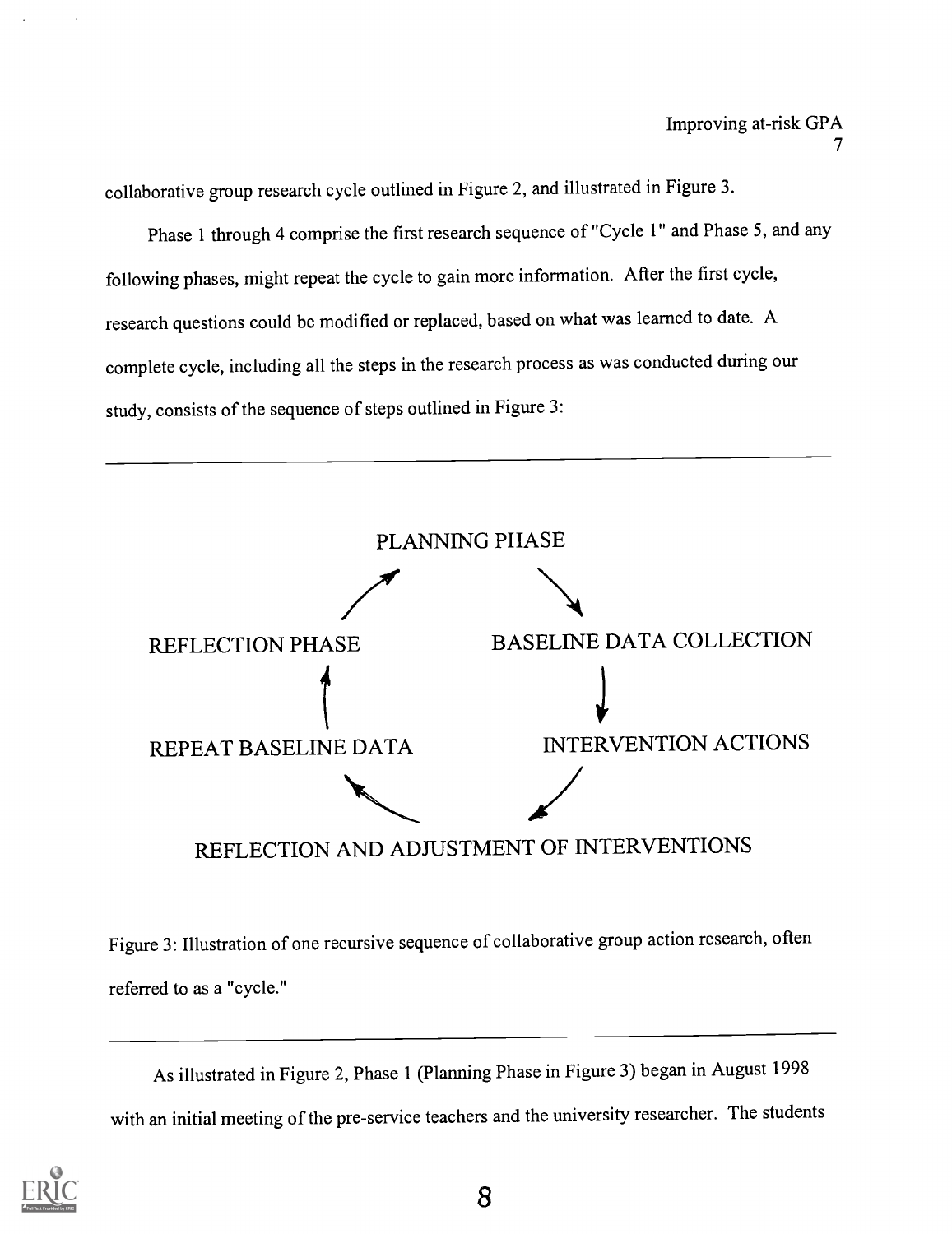had volunteered to do the research after being contacted by the university researcher, but did not know any particulars about the process of conducting this type of research. The general plan of creating research questions, taking actions, collecting data, and reflecting was discussed and a basic time line for the cycle of research was established. The students had a variety of questions and concerns that were expressed and discussed. Their most arduous concern dealt with the amount of time required to complete this project. The university researcher emphasized the fact that the process was flexible and the time line could be adjusted. During the project, meetings were audio-taped and field notes created from observations and interviews with administrators, parents, students, and other teachers. In addition, everyone in the group kept a personal journal. These data were the source for this written report. The inservice were included at the beginning of pre-planning in early September and we finalized the research question for the cycle. The finalized research question is as follows: What can we do to improve the grade point average of our at-risk students?

Phase 2 (in Figure 2) began after the new school year started in September of 1998. This marked the start of the "Baseline Data Collection" phase of the first cycle of research (see Figure 3). After the research question had been finalized, the next step was to start collecting data that would be summarized and used to establish what the current situation was with respect to the research question. The objective of this phase was to answer the question, "What is the current situation with respect to our research question?" This data established a "Baseline" against which we could measure change when we repeated baseline data collection later in the research cycle.

Our baseline data indicated that at the beginning of the school year our study geometry



 $\gamma$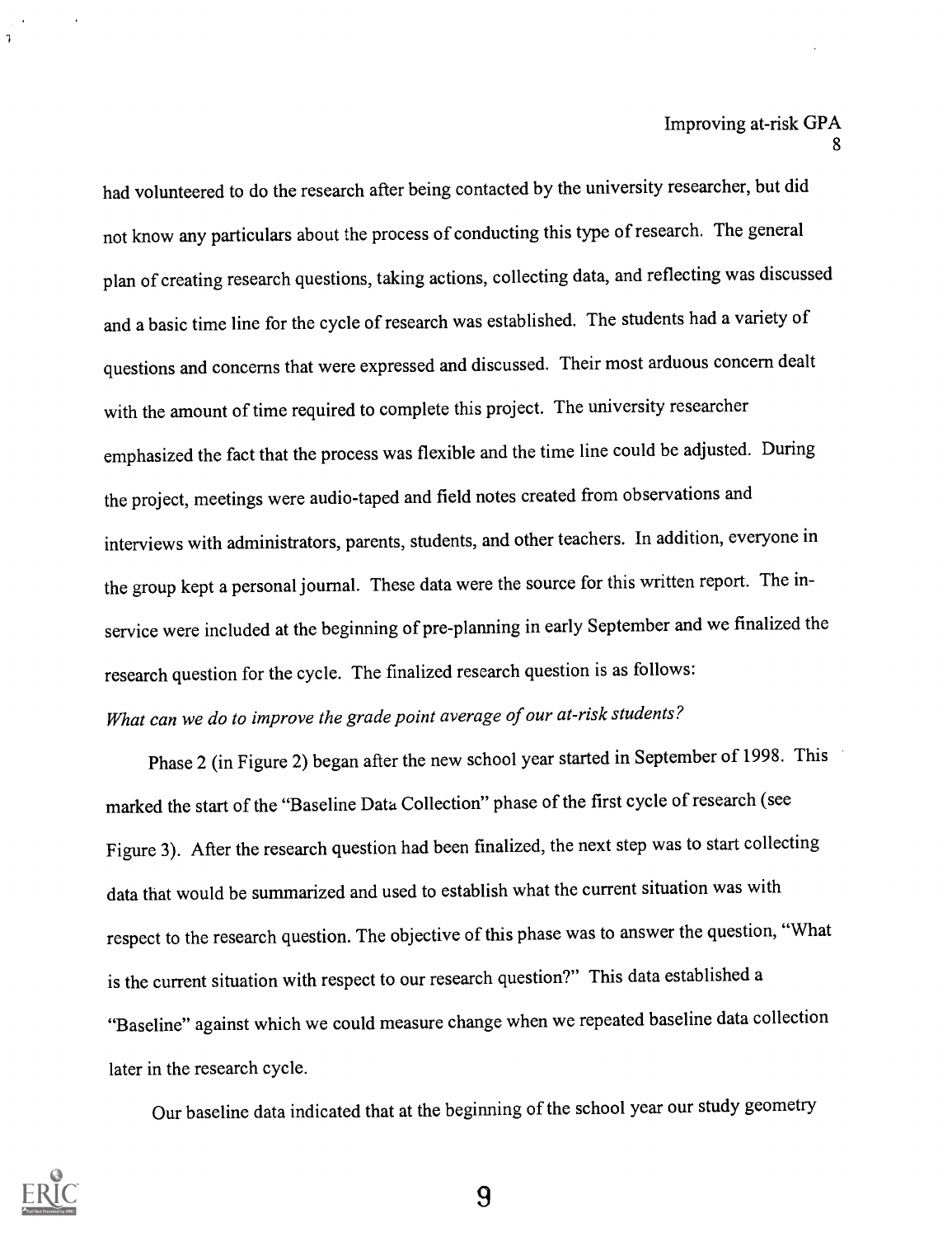class was taught using the following teaching techniques: teacher lectures, student seatwork, and student board work. Student performance assessments during the first few weeks of the school year indicated that two students were "at-risk" of failing mathematics and four other students were having routine comprehension problems serious enough to put them in the at-risk category. These six students became our at-risk study sample. More specifically, baseline data also showed that the six sample students lacked some of the basic fundamentals they should have learned in pre-algebra and algebra-one classes. The students lacked skills in plotting points, graphing equations, following the order of operations, in addition to adding, subtracting, multiplying, and dividing positive and negative numbers. In addition to the data collected about academic performance, our research also showed that the use of TI-83s or other graphing calculators was not a requirement of the geometry course. However, mo.t geometry students elected to use the graphing calculators on their own. It was also determined that the high

| <b>NAME</b> | <b>TEST 1</b> |  |
|-------------|---------------|--|
| Sam         | 76%           |  |
| Pete        | 66%           |  |
| Shal        | 75%           |  |
| Kal         | 83%           |  |
| Mona        |               |  |
| Kev         | 42%           |  |

Table 1. Six-week interim geometry test grades for our at-risk group.

school did not offer any formal tutoring programs for students. However, according to the Assistant Principal, the high school offered counseling and mentoring programs for at-risk and minority students. The six-week interim grades for the six students are shown in Table 1,

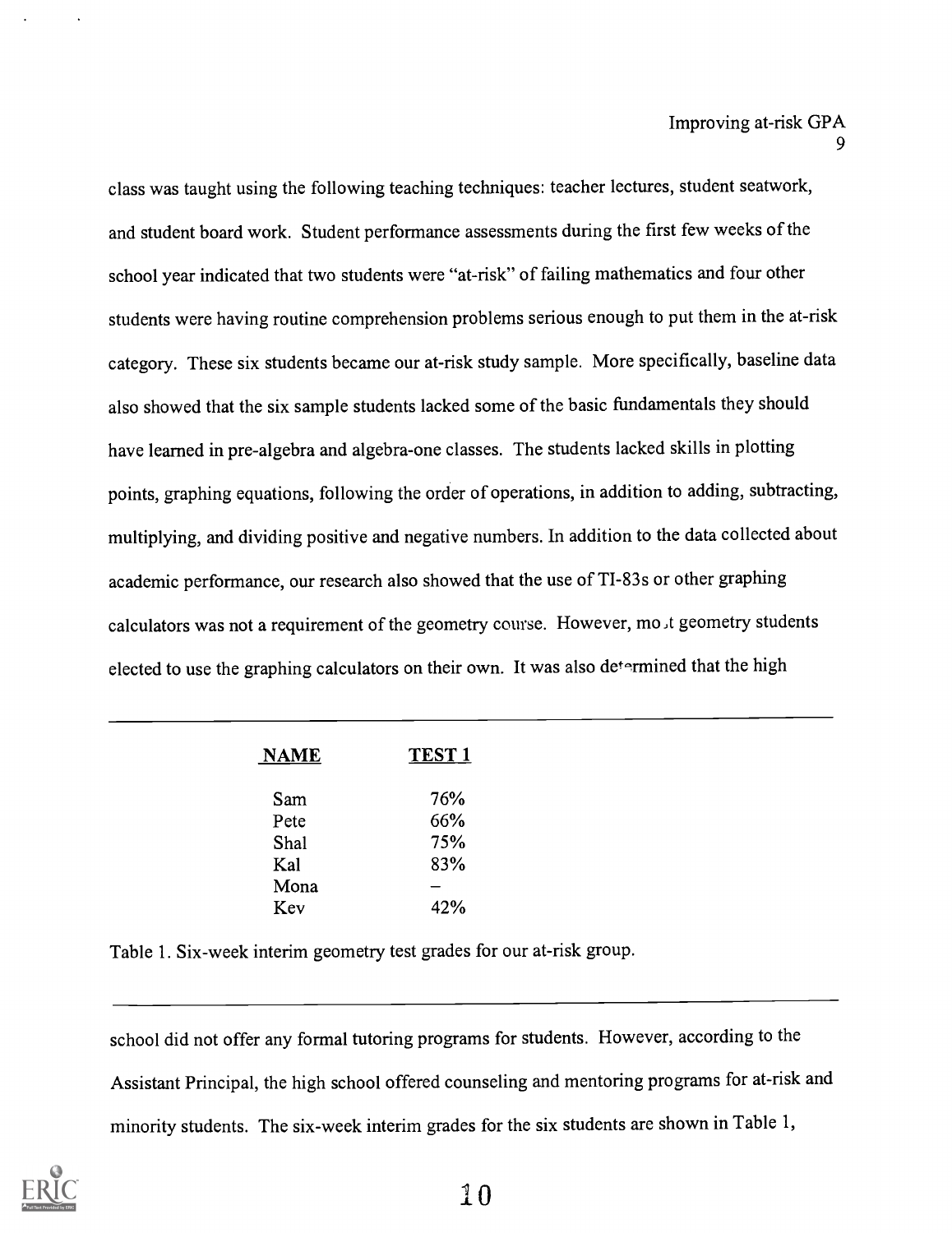except for Mona who had recently joined the class and did not yet have a cumulative grade for geometry. All names, other than the authors, have been changed.

Phase 3 (Intervention Actions and Reflection And Adjustment Of Interactions in Figure 3), included the interventive actions we took to answer our question, reflections about our actions, and adjustments of our interventions. It began in October (1998) as the student teacher started his four-week period of full-time student teaching. An initial intervention involved the student teacher working individually with the six sample students as time permitted during seatwork. In addition, the student teacher began incorporating student group work, endorsed by some researchers, during the geometry class to encourage teamwork and peer-teaching. Cooperative learning uses the peer group to attain academic and pre-social goals (Rossi and Montgomery, 1994). There is ample evidence that cooperative learning methods are instructionally effective in grades 2 through 9, but more research is needed to examine grades 10 through 12 (Slavin, 1990). Other interventions brainstormed by the research group were a campaign to get the students who were experiencing academic difficulty to come in after school for individual or group tutoring sessions, and instruction in the use of the TI-83 graphing calculator. Tutoring can adapt the teacher's instruction to the student's learning pace, learning style, and level of understanding (Gaustad, 1993). Specifically one-on-one tutoring is a powerful strategy for providing extra help to disadvantaged youth at all levels (Rossi and Montgomery, 1994). Also one-on-one tutoring has long been recognized as superior to group instruction for students with special needs (Gaustad, 1993).

During the third week of October, the student teacher conducted individual tutoring sessions with Mona and Key, and conducted group-tutoring sessions with Pete, Sammy, Shal,

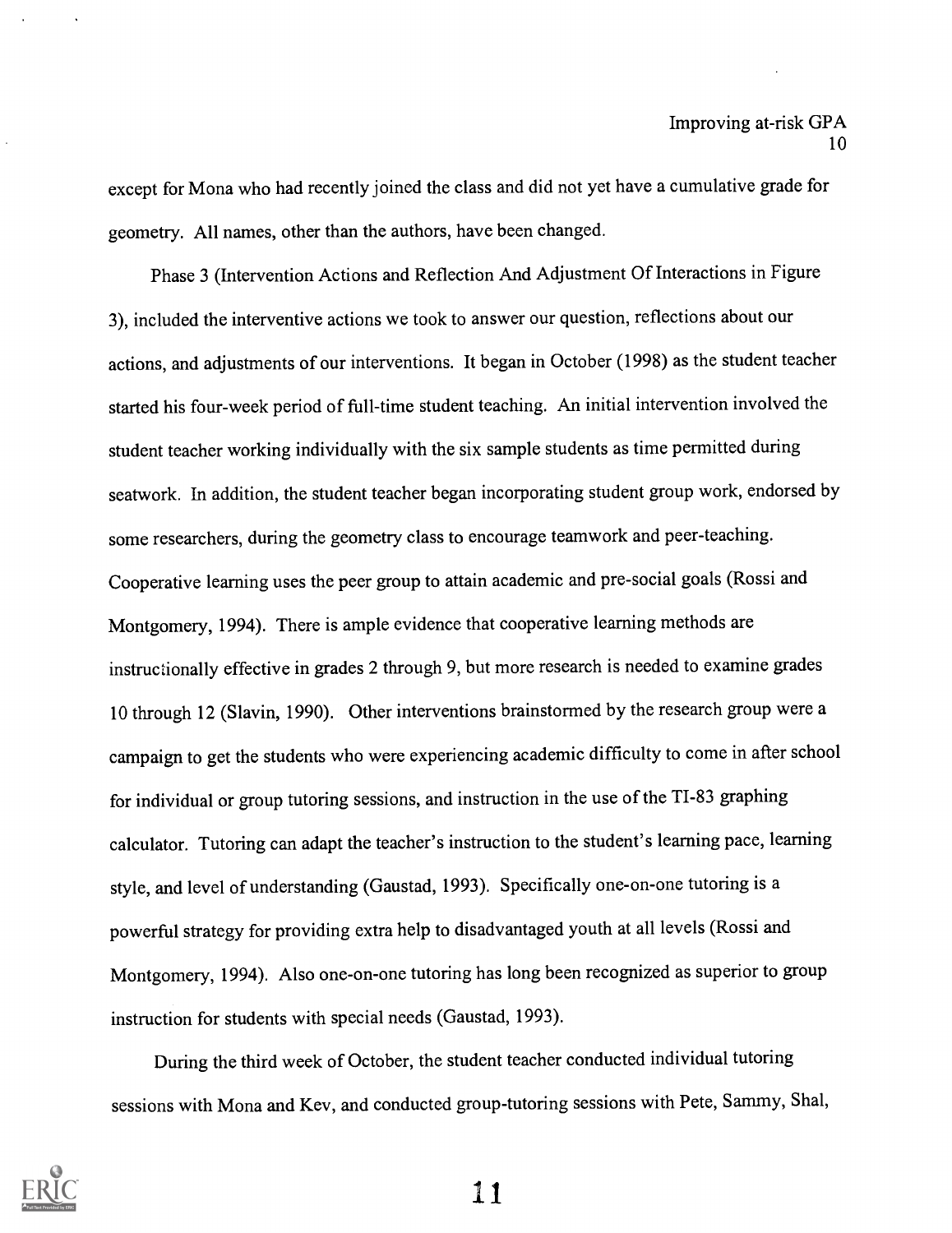and Key on algebra and geometry fundamentals. During this week, the students were given opportunities to work in groups for homework and specific in-class exercises. Beginning inthe last week of October, tutoring sessions became homework review sessions, with individual and group exercises. The students were again placed periodically into groups of two or more to complete in-class exercises or homework assignments. More frequent board work was also incorporated during this week with our study sample. Also, the student teacher talked with Key, Shal, and Pete concerning their grades as well as how they might improve their understanding and master fundamental skills in geometry. He had an individual tutoring session with Mona to cover plotting points, and to help her understand and identify polygons and non-polygons, encouraging more board work. He also implemented the routine of students explaining their work as they completed it at the board so he could get better feedback about what concepts the students understood and where the needed more help. He continued using groups of two or more students to complete in-class exercises or homework assignments.

The rest of the full-time student teaching time, during the first weeks of November, was spent continuing the individual tutoring when needed, group and board work, with extensive review sessions before and after tests. During our project, the high school began a formal tutoring program called The Saturday Toward Excellence Program (STEP). STEP is a combined school and community support project for improved academic achievement. It provides academic support to students by providing volunteer tutors who are willing to tutor students three Saturday mornings a month. The mathematics department also developed a formal tutoring program, perhaps influenced by our project, in November 1998 to target students with poor algebra-one skills. The program will be conducted during the one-hour

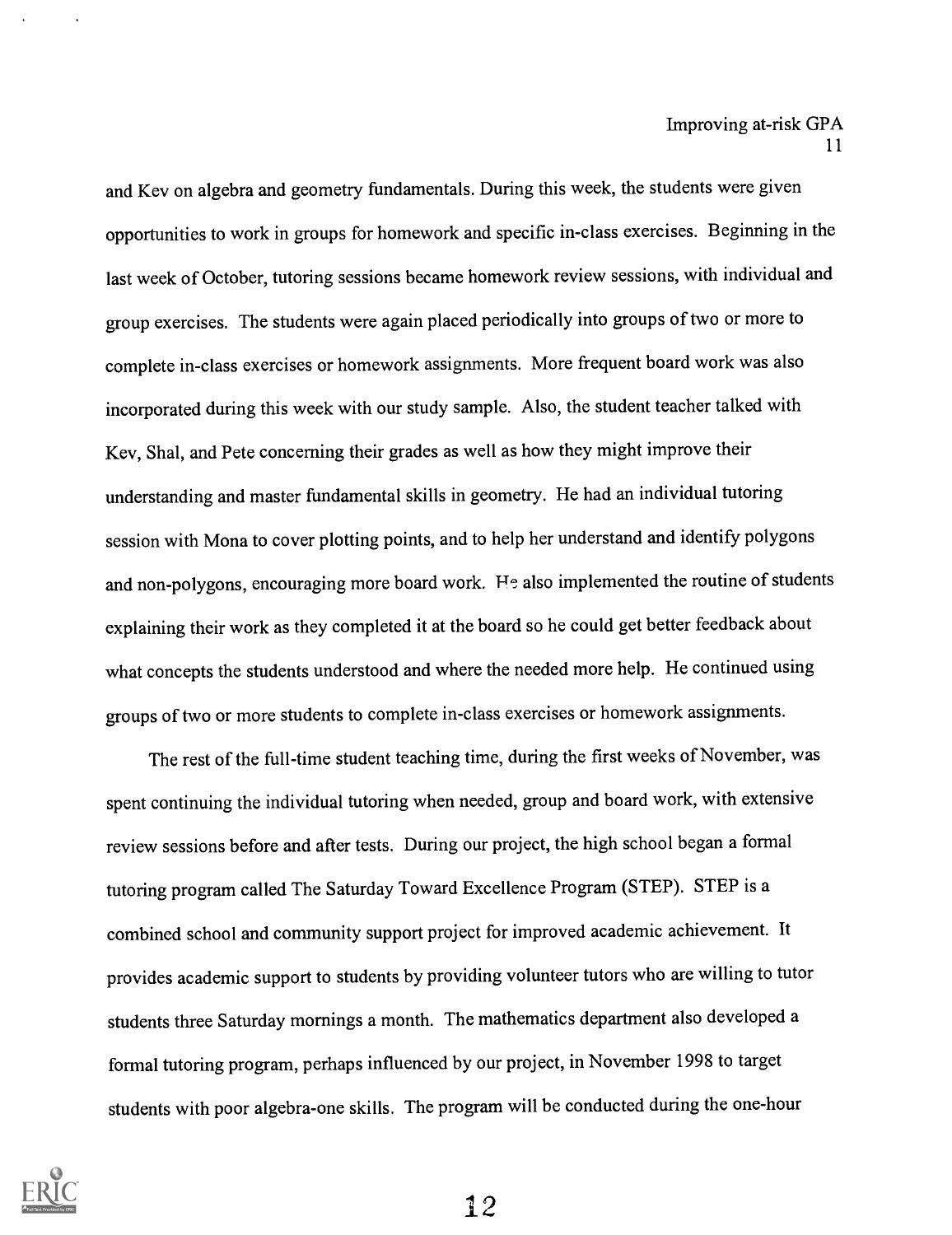lunch period to support students during the school day. These interventions occurred too late to be included in our study, but we expect our sample students to take advantage of them in the future.

The first part of Phase 4 (Repeat Baseline Data in Figure 3) began in early December (1998) and basically consisted of a repetition of the data collection process conducted at the beginning of the cycle. The second baseline data allowed us to compare the current situation with that at the beginning of the study. By the end of the full-time period of teaching by the student teacher, two additional tests had been given to the geometry students. The results of all tests given and their averages are shown in Table 2.

Because of the relatively short timeframe the student teacher worked with these students, we did not expect to see large changes in academic performance, and were more interested in which techniques were producing positive results and how many students were being affected. The group tutoring and group work in class seemed to provide help and support for all the students, yet was not implemented long enough to significantly increase the GPA of half of our

| <b>NAME</b> | TEST <sub>1</sub> | TEST <sub>2</sub> | <b>TEST 3</b> | <b>TEST AVERAGE</b> |
|-------------|-------------------|-------------------|---------------|---------------------|
| Sam         | 76%               | 80%               | 86%           | 81%                 |
| Pete        | 66%               | 67%               | 62%           | 65%                 |
| Shal        | 75%               | 52%               | 31%           | 53%                 |
| Kal         | 83%               | 81%               | 93%           | 86%                 |
| Mona        |                   | 69%               | 86%           | 78%                 |
| Kev         | 42%               | 24%               | 34%           | 33%                 |

Table 2. Geometry tests grades and overall average for first ten weeks of school.

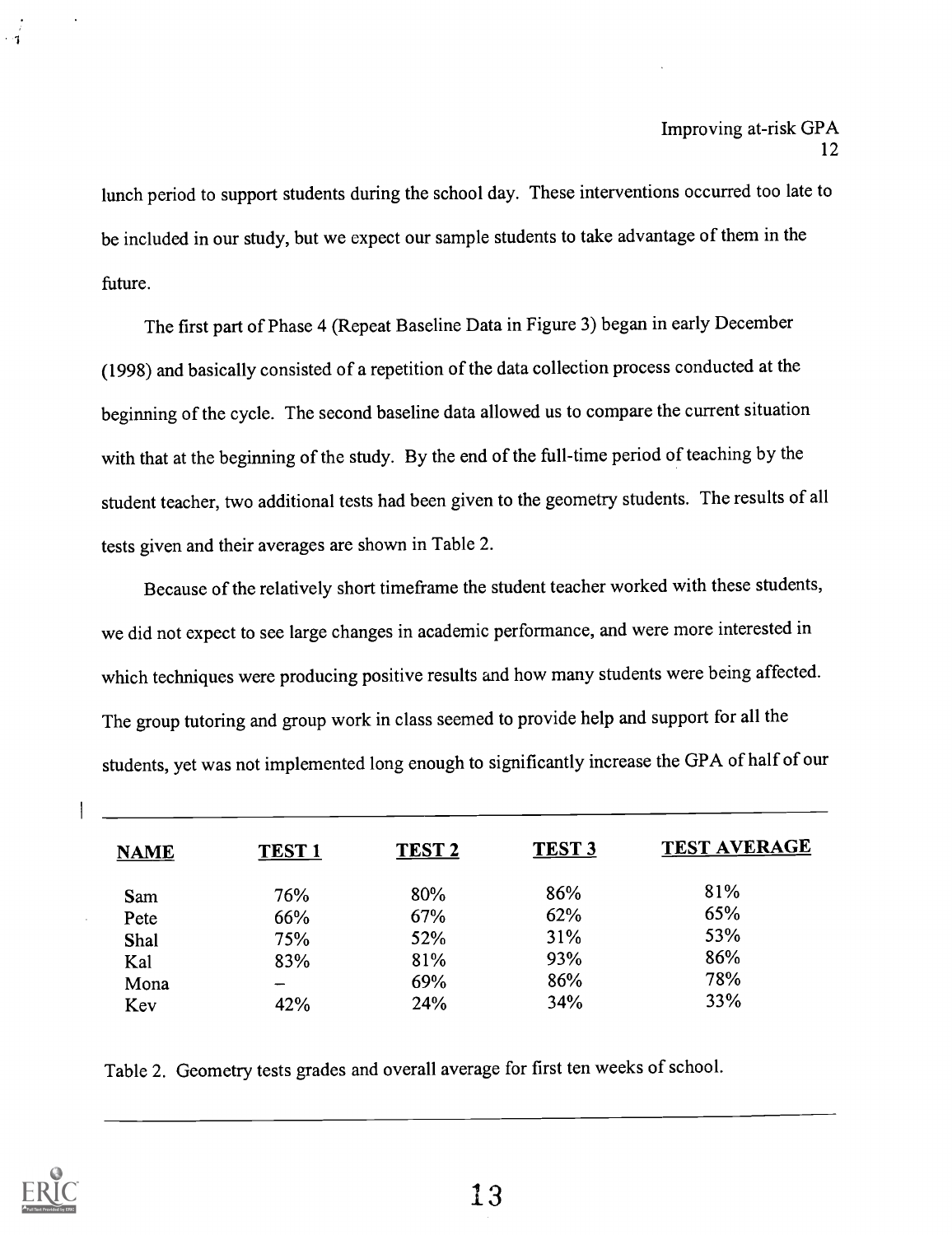sample group. We believe Key, Pete and Shal might even need more individual support as well as group interactions to show significant improvement in GPA. Their general mathematics and fundamental algebra skills where simply too far behind the rest of the class forthem to keep up.

As additional data at the end of the study, the student teacher interviewed the students and asked under what conditions they felt they learned better in their attempt to understand geometry. Kal indicated that he learned better when the teacher explained the concepts either in a lecture setting or in individual tutoring sessions. He said, "I don't like groups because with the talking it's too noisy for me to concentrate." Yet Mona felt that she got more benefit from working with groups than working alone. Kev said, "I learn better when the teacher explains a problem, works and example, and then I attempt to solve problem for myself." Pete and Shal said that they learned best in one-on-one tutoring sessions, and Sammy fe,t that he learned more from teacher lectures and board work.

Also, the student teacher consulted with a number of other teachers. The basic question asked was, "What teaching methods do you feel provide the most help and support to all students, but especially the at-risk students?"

Mr. Weems, English as a Second Language (ESL) Mathematics class: "I can't do too much lecturing because they don't understand it. I use lots of examples. Most work is done with work sheets and in-groups. These kids work much harder than regular algebra kids ... Give instant feedback when the students begin work to check their understanding and steer them in the right direction."

Mr. Waters, Physics: "I have to lecture, but I do as little as I possibly can. Demonstrations and laboratory experiments are effective. I try to do an experiment at

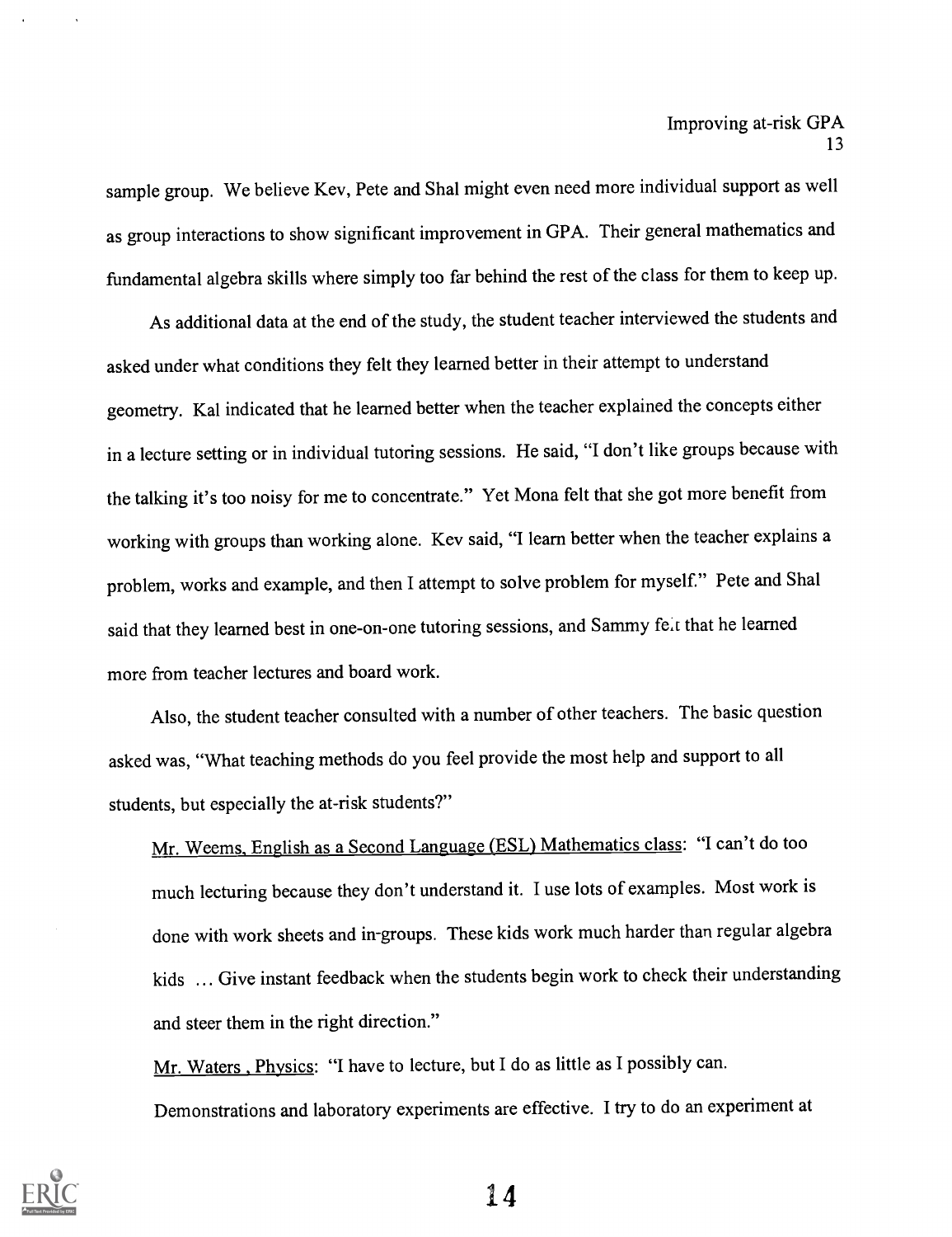least once a week. Kids work well in groups for problem solving. In my opinion, math people could do a better job if they did some experiments and demonstrations." Ms. Rich, Algebra I: "I give quizzes every day in order that they [the students] think about each homework assignment and every day matters. I frequently have students work in pairs of their own choice. Lots of good tutoring goes on that way."

Ms. Hann, the student teacher's in-service cooperating teacher: "The kids who were doing poorly still seem to be doing poorly and those who were getting by are doing better. We can't do what we need to do, that is regroup some kids and take them back to where they need to be [lower level math]."

Ken Hinson, the student teacher: "I think the classes should be revised to allow more time where possible for student group work on homework and in-class exercises. Individualized tutoring must continue for some of the students."

The other part of Phase 4 (Reflection Phase in Figure 3) began after all the data had been collected. We examined the data and made direct comparisons between the initial and final baseline data. Then we reflected on the other data collected, what we had learned as a result of experiencing the process of conducting the research, and the research as an ongoing cycle. We reflected that we had highlighted a few effective techniques that might improve the GPA of most at-risk students if implemented consistently over a long period of time. We also believe that other techniques and strategies might be found to be effective if we continued the research question through more cycles. We agreed that experiencing the research process made us more aware of the needs of our at-risk students, and that by becoming proficient with the research process itself, we could continue to grow professionally through other projects.

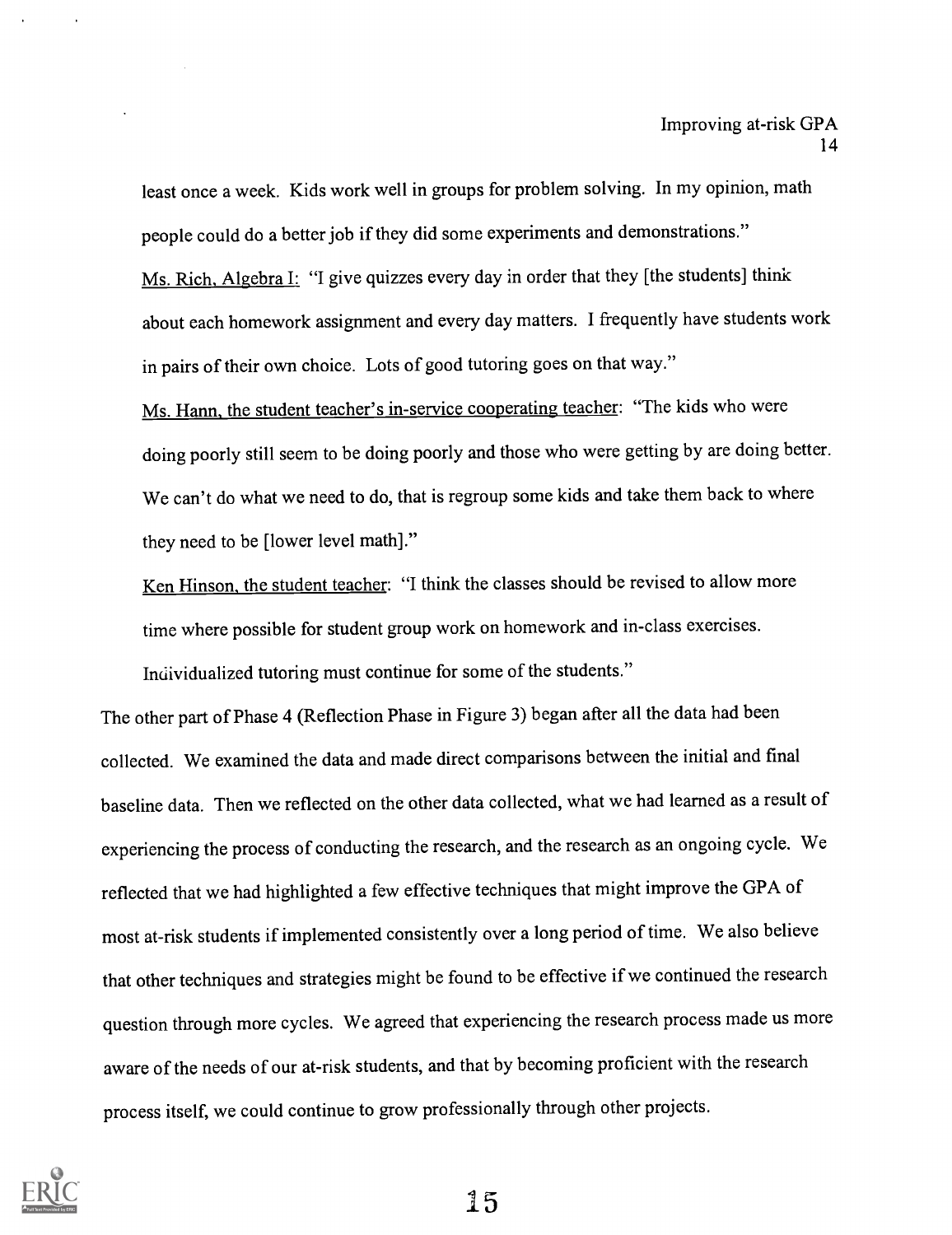#### Conclusions

In summary, we found the collaborative group action research approach a challenging and worthwhile learning experience. We observed how teaching strategies were being used in the field and compared them to new strategies we were learning as student teachers and researchers. Our ultimate goal was to put appropriate strategies into practice to improve the grade point average of at-risk students. In this study, interventions such as group work and group and individual tutoring were used. By the end of the four weeks of full time student teaching it appeared that these interventions had some positive influence on improving the grade point averages of at least half our students. However, we feel that with more time and the use of comparison groups we could confirm this observation.

A specific detail we noted during the process was that the students in our study group exhibited a variety of learning styles. They responded differently to group work and tutoring, the two main interventions that were used. Some students learned better in group situations while others liked to study independently or preferred individual tutoring sessions. According to Rossi and Montgomery (1994), although the need to "raise the performance of at-risk-youth" has become a popular rallying cry of school reform, there is often confusion and disagreement as to how to motivate and who is motivated to improve their academic situations. Our students actively sought help and support, and each worked hard to understand concepts and put them into practice. Another important item we noted was that working with cooperating teachers in the schools and discussing our individual teaching practices with fellow teachers seemed to help improve our sense of readiness as prospective teachers, or promoted professional growth in our practice.

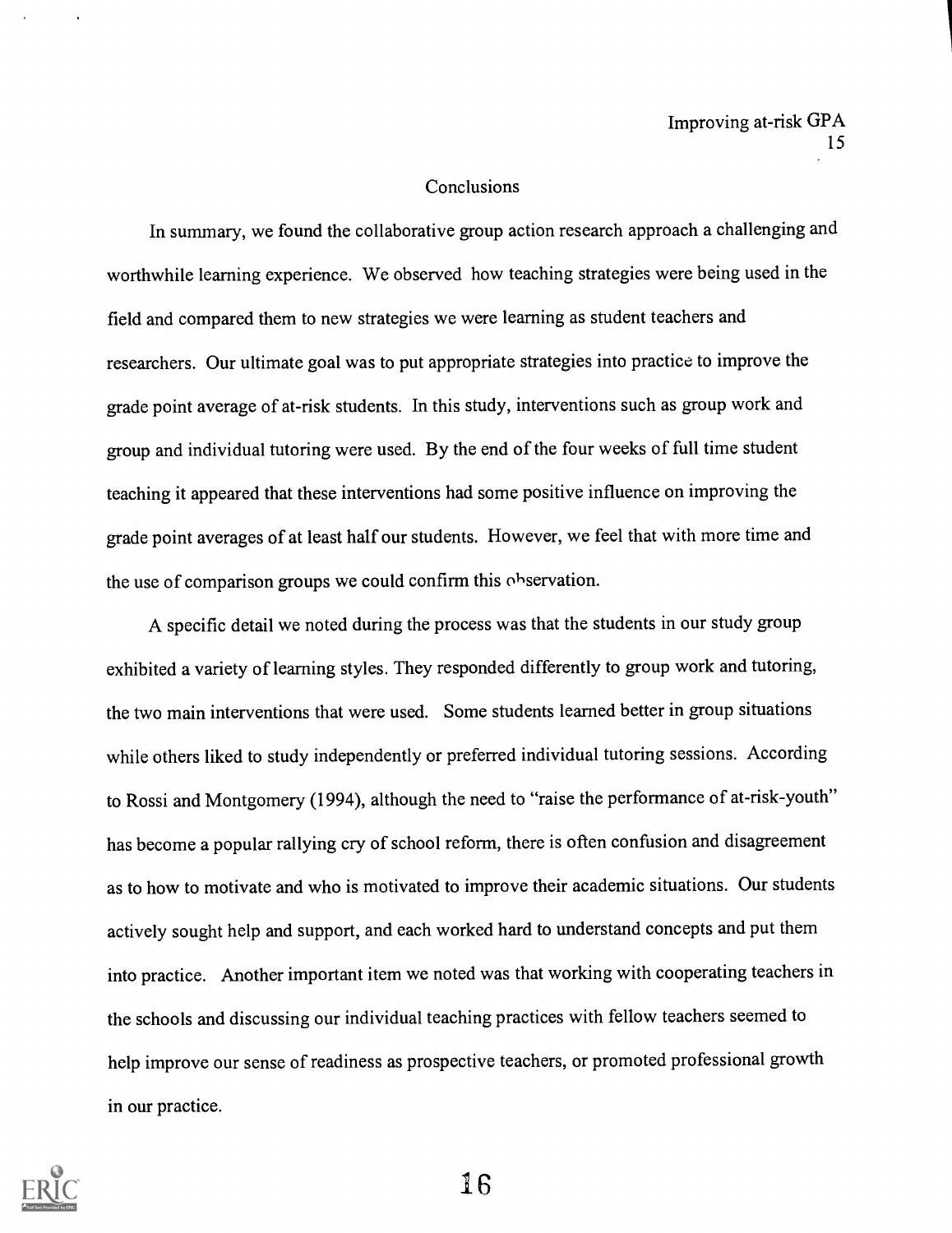We think more research is needed relative to what teachers are doing to improve the GPA of at-risk students and what other techniques and strategies might improve their chances for success in school. Rossi and Montgomery (1994) further indicated that changes in traditional forms of instruction are needed to engage students at-risk, and that such instructional strategies would mean moving away from passive teacher-lecture/student-listen modes to more active arrangements of learning activities.

One factor in an emerging consensus of how schooling is best designed for at-risk students is described as "raising expectations for all students" (Guthrie, 1991). We believe teachers should always have at their disposal a large inventory of classroom techniques from which they can choose an appropriate mix to enhance the learning of all students. Perhaps the size of the inventory and the frequency of use are key to providing improved support for at-risk students.

Finally, we feel that a way to grow continually as a teaching professional and engage in activities that might answer questions such as ours about at-risk students is to promote participation in collaborative research. In addition, we feel that collaborative efforts between teachers, administrators, students, parents, researchers, and other concerned members of our community are very important and necessary to fully address the issues and concerns of all our students, especially those at-risk.



 $1 - 1$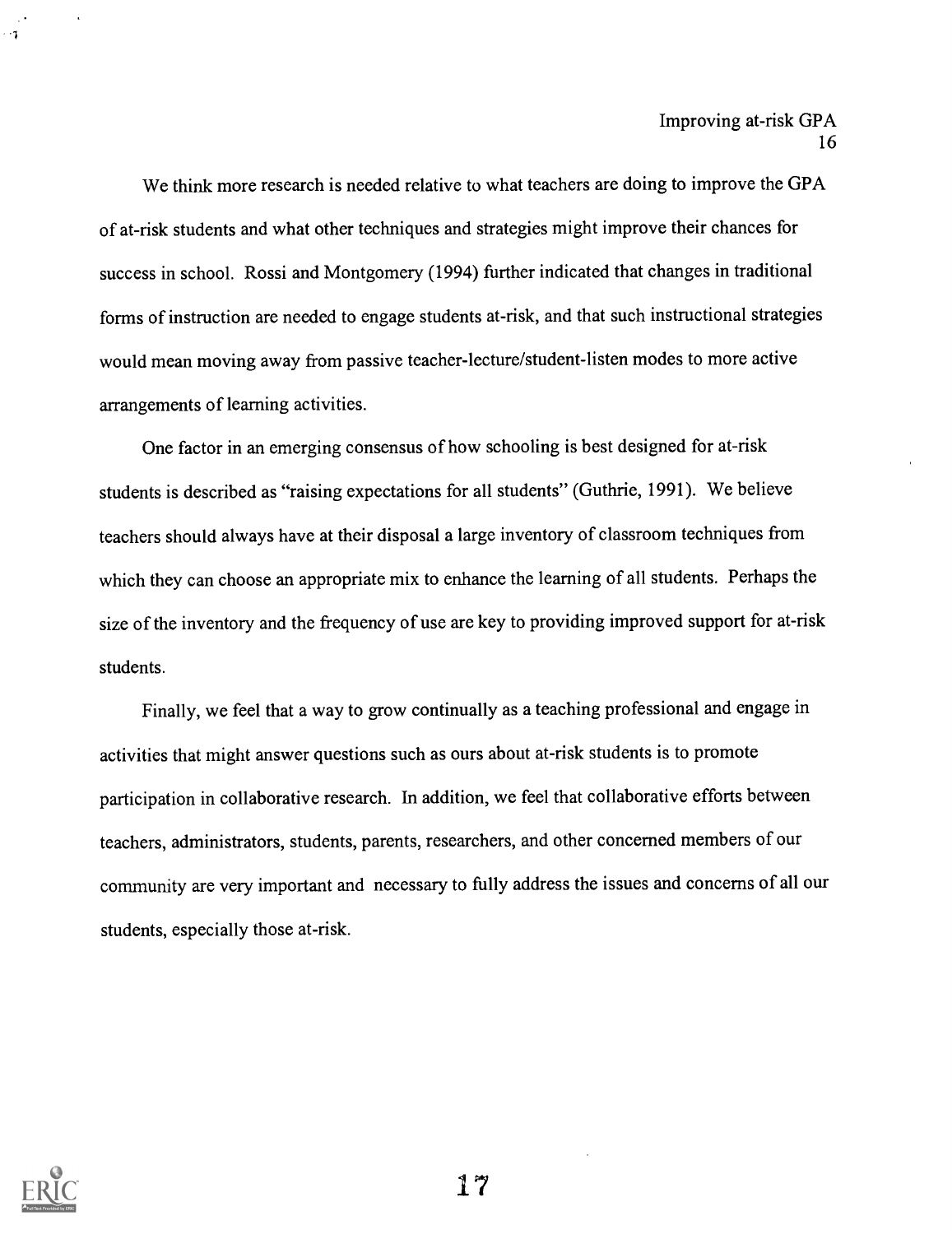#### References

Beane, J. (1993). What is an integrated curriculum? Journal of the New England League of Middle Schools, 6(3), 2-4.

Carr, W., & Kemmis, S. (1983). Becoming critical: Knowing through action research. Geelong, Australia: Deakin University Press.

Dickinson, T. J., & Erb, T. 0. (Eds.). (1997). Teaming in the middle schools. Columbus, Ohio: National Middle School Association.

Elliott, J. (1990). Teachers as researchers: Implications for supervision and for teacher education. Teaching & Teacher Education, 6(1), 1-26.

Gallagher-Polite, M. (1997). The art of creative composition: An administrative perspective on interdisciplinary teams. In T. S. Dickinson, & T. 0. Erb (E ds.), Teaming in middle schools (pp. 229-270). Columbus, Ohio: National Middle School Association.

Gatewood, T. (1998). How valid is integrated curriculum in today's middle schools? Middle School Journal, 29(4), 38-41.

Gaustad, J. (1993). Peer and Cross-Age Tutoring. ERIC Digest, Number 79.

Guthrie, L. F. (1991). School Improvements for Students at Risk. ERIC Document

Reproduction Service Number ED 342135.

Horn, L. J. and Carroll, C. D. (1997). Confronting the Odds: Students At-risk and in the Pipeline to Higher Education. National Center for Education Statistics, Statistical Analysis Report, October 1997.

Lewin, K. (1947). Frontiers in group dynamics. Human Relations, 1, 5-41; 143-153. McEwin, C. K. (1997). Trends in the utilization of interdisciplinary team organization in

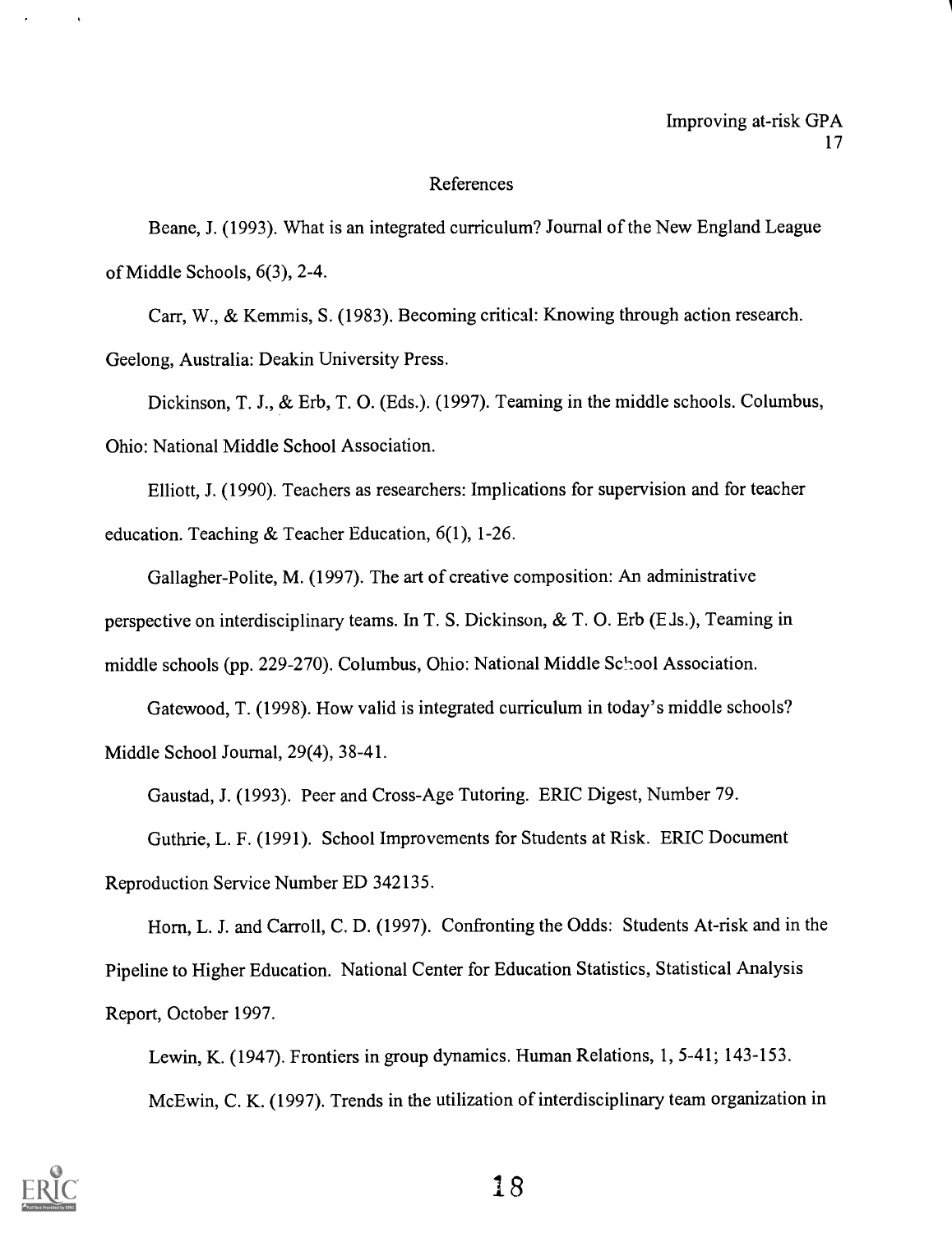the middle schools. In T. S. Dickinson, & T. 0. Erb (Eds.), Teaming in middle schools (pp. 313-324). Columbus, Ohio: National Middle School Association.

Noffke, S. E. (1995). Action research and democratic schooling: Problematics and potentials. In S. E. Noffke & R. B. Stevenson (Eds.), Educational action research: Becoming practically critical (pp. 1-10). New York: Teachers College Press.

Noftke, S. E., & Zeichner, K. W. (1987, April). Action research and teacher thinking. Paper presented at the annual meeting of the American Educational Research Association, Washington, DC.

Oberg, A. (1986). Using construct theory as a basis for research into professional development. Journal of Curriculum Studies, 19(1), 55-65.

Pate, P. E. (1997). Teaming and decision making. In T. S. Dickinson, & T. 0. Erb (Eds.), Teaming in middle schools (pp. 425-442). Columbus, Ohio: National Middle School Association.

Rossi, R. and Montgomery, A. (1994). Educational Reforms and Students At-risk: A Review of the Current State of the Art (Contract # RR91-1172011). U.S. Department of Education, Office of Educational Research and Improvement.

Saurino, D. R. (1998). A qualitative study of middle school collaborative team action research (Doctoral dissertation, University of Georgia, 1998). Dissertation Abstracts International, In press.

Saurino, D. R., & Saurino, P. L. (1996). Collaborative teacher research: An investigation of alternative assessment. Current Issues in Middle Level Education, 5(2), 50-72.

Slavin, R. E. (1990). Research on Cooperative Learning: consensus and Controversy.

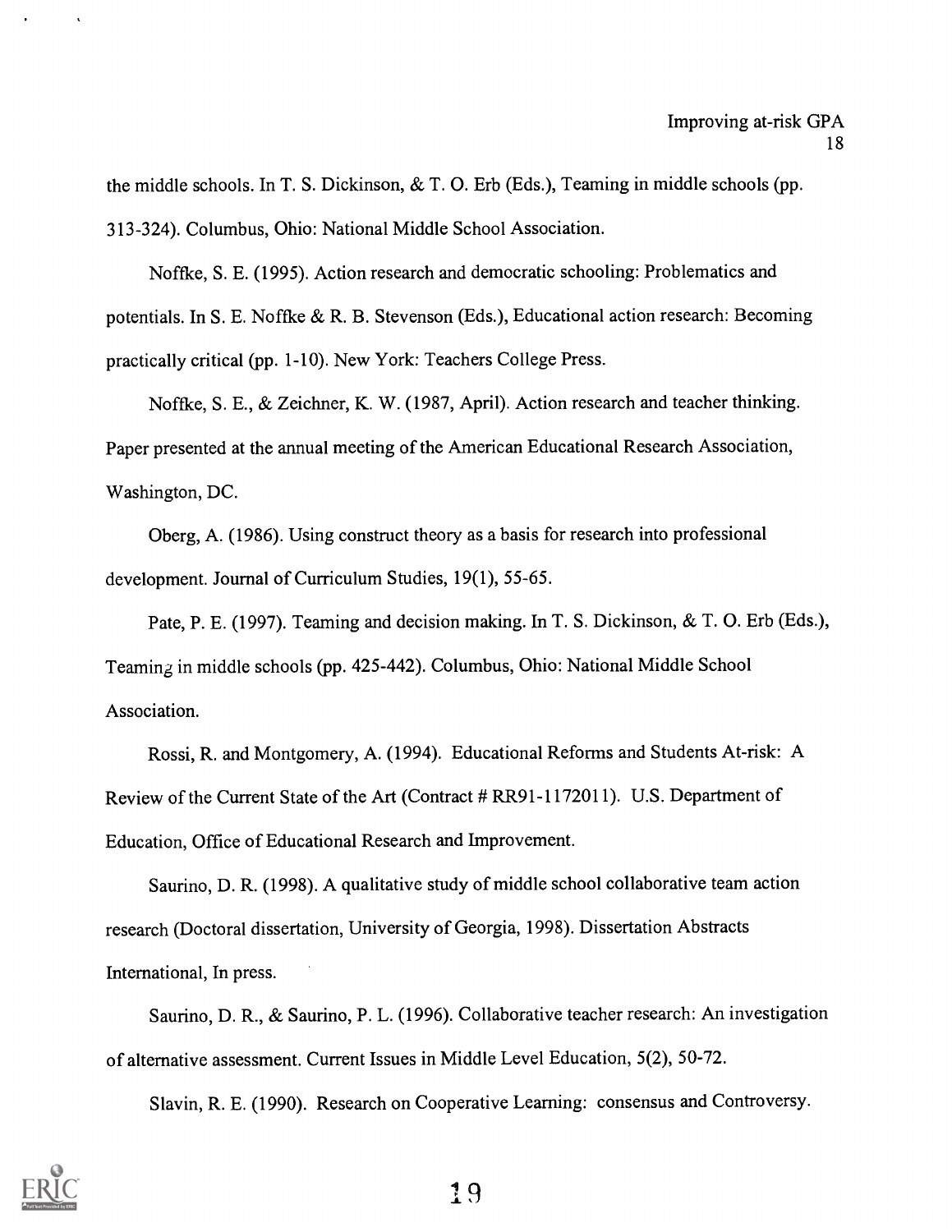Educational Leadership (December 1989/January 1990)

Tompkins, R. and Deloney, P. (1994). Rural Students at Risk in Arkansas, Louisiana, New Mexico, Oklahoma, and Texas (Contract # RP91002003). Office of Educational Research and Improvement, U.S. Department of Education

 $\overline{\phantom{a}}$ 

Wraga, W. G. (1997). Interdisciplinary team teaching: Sampling the literature. In T. S. Dickinson, & T. 0. Erb (Eds.), Teaming in middle schools (pp. 325-344). Columbus, Ohio: National Middle School Association.

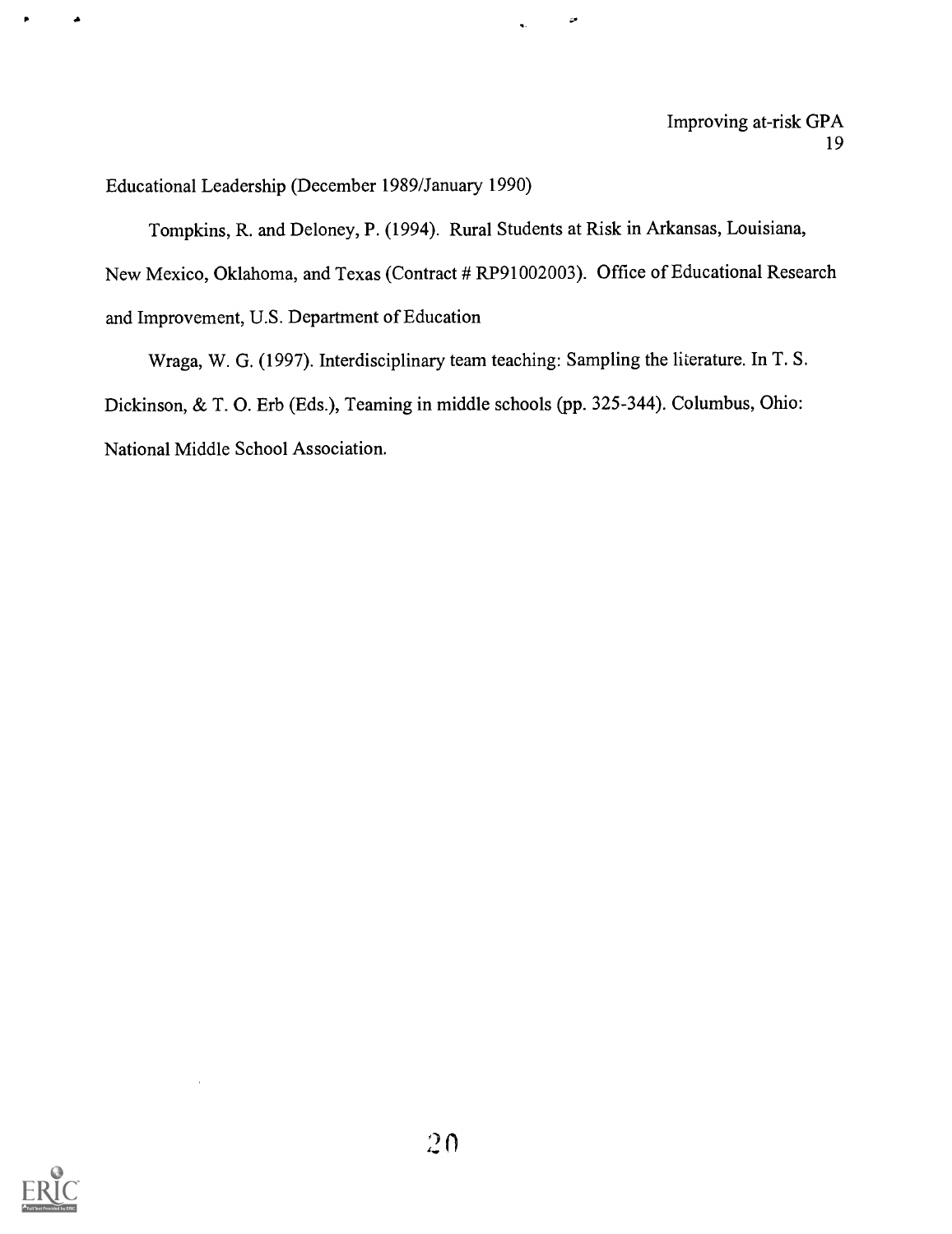

U.S. Department of Education

Office of Educational Research and Improvement (OERI) National Library of Education (NLE) Educational Resources Information Center (ERIC)



# REPRODUCTION RELEASE

(Specific Document)

# I. DOCUMENT IDENTIFICATION:

| Title: IMPROVING the GRAde Point Average of our AT-RISK Students: A<br>CollaBORAtive GROUP Action Research Approach |                          |  |  |
|---------------------------------------------------------------------------------------------------------------------|--------------------------|--|--|
| Author(s): DAN R. SAURINO, KENNETH HINSON, AMY BOCCMA                                                               |                          |  |  |
| Viaginia Polytechnic<br>Corporate Source:<br>VIRGINIA Tech<br>University                                            | <b>Publication Date:</b> |  |  |

## II. REPRODUCTION RELEASE:

In order to disseminate as widely as possible timely and significant materials of interest to the educational community, documents announced in the monthly abstract journal of the ERIC system, Resources in Education (RIE), are usually made available to users in microfiche, reproduced paper copy, and electronic media, and sold through the ERIC Document Reproduction Service (EDRS). Credit Is given to the source of each document, and, if reproduction release is granted, one of the following notices is affixed to the document.

If permission is granted to reproduce and disseminate the identified document, please CHECK ONE of the following three options and sign at the bottom of the page.